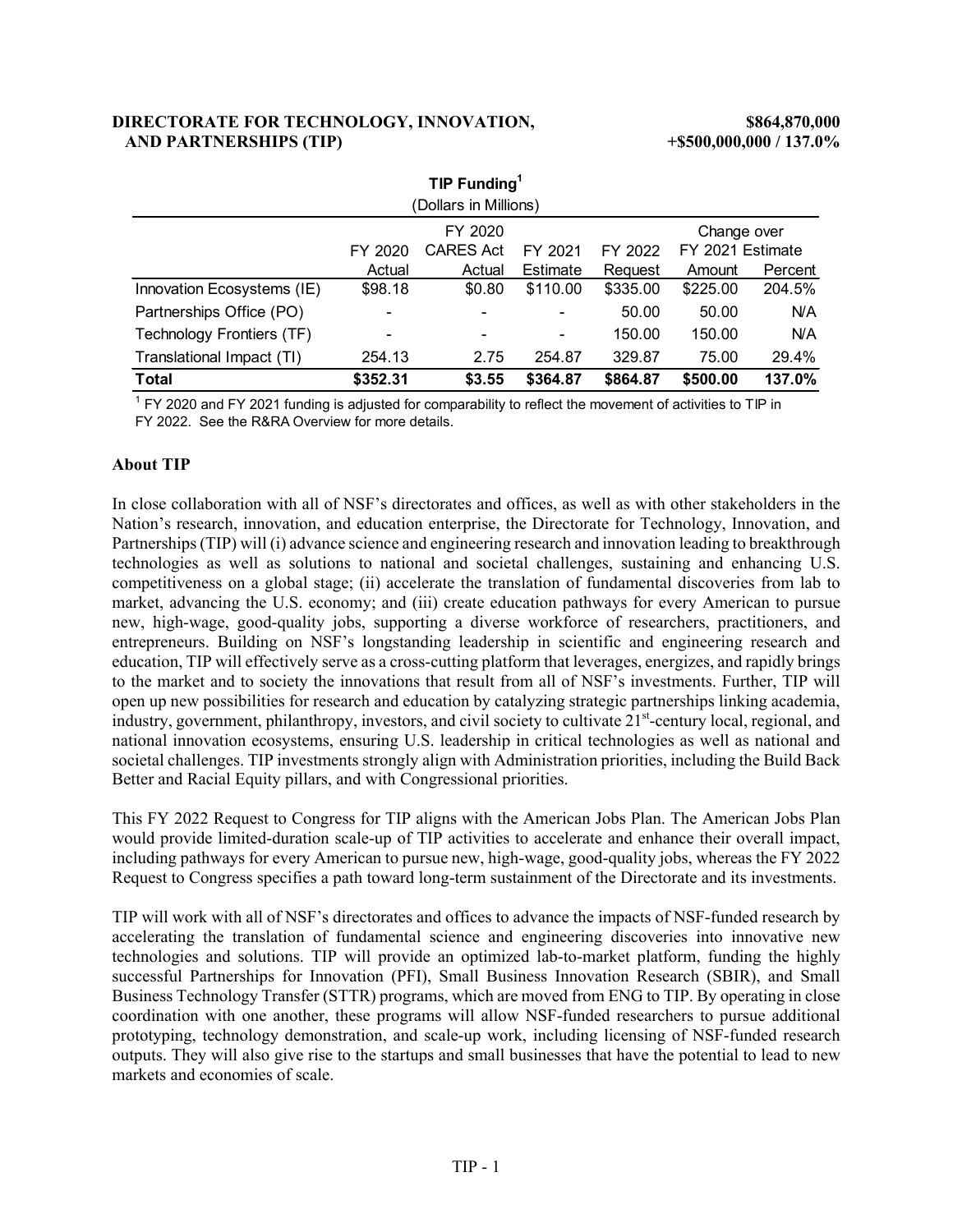### *Technology, Innovation, and Partnerships*

TIP will further cultivate new innovation ecosystems at the scale of individual communities and regions throughout the U.S., advancing use-inspired, solution-oriented research and innovation in a range of technology areas (e.g., artificial intelligence, quantum information science, advanced wireless, advanced manufacturing, semiconductors) as well as in a diverse set of national-challenge areas of priority to the Administration and Congress (e.g., climate change and biotechnology). Coupled with these innovation ecosystems is entrepreneurial education through the NSF Innovation Corps (I-Corps™) program as well as the NSF Entrepreneurial Fellowships; these investments will develop future leaders capable of maturing promising ideas and technologies from lab to market.

Along the way, TIP will serve as a central resource to catalyze and scale public and private partnerships agency-wide. Specifically, TIP will provide expertise and support to build partnerships, along with cofunding to strategically advance high-impact relationships that will deepen and advance NSF's mission across all areas of science, engineering, and education. TIP will aim to expand the reach of NSF partnerships and exponentially increase the return on investments across all of NSF's directorates and offices.

In FY 2022, TIP investments will advance the frontiers of emerging industries as well as other nationalpriority areas, and they will result in the creation of new, high-wage, good-quality jobs.

### **Major Investments**

| ioliowing areas is envisioned.                        |         |          |         |                  |            |  |  |  |
|-------------------------------------------------------|---------|----------|---------|------------------|------------|--|--|--|
| TIP Investments <sup>1</sup><br>(Dollars in Millions) |         |          |         |                  |            |  |  |  |
|                                                       |         |          |         | Change over      |            |  |  |  |
|                                                       | FY 2020 | FY 2021  | FY 2022 | FY 2021 Estimate |            |  |  |  |
| Area of Investment                                    | Actual  | Estimate | Request | Amount           | Percent    |  |  |  |
| Accelerating Public and Private Partnerships          |         |          | \$50.00 | \$50.00          | N/A        |  |  |  |
| Convergence Accelerator                               | 60.23   | 70.00    | 70.00   |                  |            |  |  |  |
| <b>NSF Entrepreneurial Fellows</b>                    |         |          | 20.00   | 20.00            | <b>N/A</b> |  |  |  |
| Lab-to-Market                                         |         |          |         |                  |            |  |  |  |
| <b>PFI</b>                                            | 22.07   | 22.81    | 30.00   | 7.19             | 31.5%      |  |  |  |
| I-Corps™                                              | 37.95   | 40.00    | 40.00   | ۰                |            |  |  |  |
| <b>SBIR/STTR, including Operations</b>                | 232.06  | 232.06   | 274.64  | 42.58            | 18.3%      |  |  |  |
| <b>Racial Equity</b>                                  |         |          | 20.00   | N/A              | N/A        |  |  |  |

TIP will be organizationally structured to house three divisions (IE, TF, and TI) and one office (PO), as detailed by the table shown on the previous page. Across these divisions and office, investment in the following

 $^{\text{1}}$  FY 2020 and FY 2021 funding is adjusted for comparability to reflect the movement of activities to TIP in FY 2022.

- Accelerating Public and Private Partnerships: TIP, through the PO, will establish seed funding to incentivize the scale-up of public and private partnerships, providing co-funding to specifically enable strategic high-impact relationships that will deepen and advance NSF's mission across all areas of science, engineering, and education. TIP will also nurture STEM talent by focusing on the engagement of populations long underrepresented in STEM, along with broad organizational changes (e.g., at institutions of higher education) and the inclusion of diverse institution types such as minority-serving institutions.
- Convergence Accelerator (CA): TIP will invest in new research tracks informed by community responses to a Request for Information, current national priorities, and other external stakeholder input. The CA will continue to leverage foundational advances by other NSF directorates and offices, nurture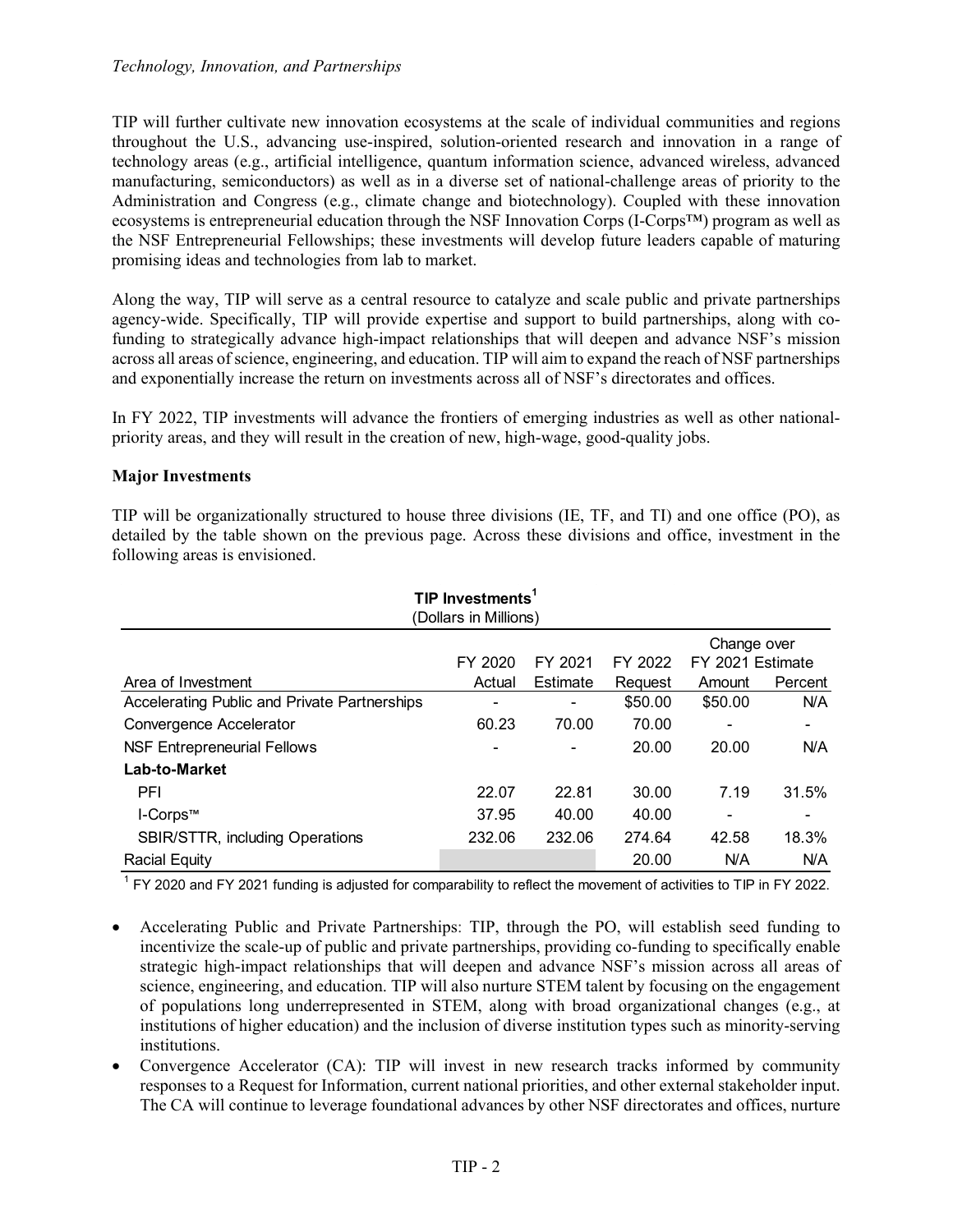multi-disciplinary and multi-sector teams, and accelerate solutions-oriented research and piloting in specific areas of national importance such as emerging industries.

- NSF Entrepreneurial Fellows: TIP will invest in NSF Entrepreneurial Fellowships for Ph.D.-trained scientists and engineers to forge connections between academic research and government, industry, and finance; the Fellows will receive training to become leaders capable of maturing promising ideas and technologies from lab to market.
- Lab-to-Market Platform: TIP will establish an optimized lab-to-market approach leveraging existing programs at NSF. Specifically:
	- PFI: Provides researchers funded by NSF from all disciplines of science and engineering the opportunity to explicitly enter into partnerships, especially with industry, to accelerate the transition of discoveries from the laboratory to the marketplace for societal benefits; PFI supports additional prototyping, technology demonstration, and scale-up work, including licensing of NSF-funded research outputs.
	- I-Corps<sup>TM</sup>: Connects NSF-funded science and engineering research with the technological, entrepreneurial, and business communities, linking scientific and engineering discovery with technology development, societal needs, and economic opportunities; I-Corps reduces the time and risk associated with translating promising ideas and technologies from the laboratory to the marketplace through entrepreneurial education including customer discovery.
	- SBIR/STTR: Provides the opportunity for startups and small businesses to undertake cutting-edge, high-quality scientific research and development to determine the scientific and technical feasibility of new concepts or innovations that could be developed into new products, processes, or services for profound societal and/or economic impacts.
- Racial Equity: Across its full portfolio of investments, TIP will include Racial Equity as a foundational design principle. In addition, as one form of translational impact, TIP will partner with other NSF directorates and offices to build upon the Foundation's education and broadening participation research portfolio to advance organizational change.

### **TIP Funding for Centers Programs**

| <b>III</b> Tununiy Tor Ochtoro I Togramo |         |                          |          |                          |         |  |  |
|------------------------------------------|---------|--------------------------|----------|--------------------------|---------|--|--|
| (Dollars in Millions)                    |         |                          |          |                          |         |  |  |
|                                          |         |                          |          | Change over              |         |  |  |
|                                          | FY 2020 | FY 2021                  |          | FY 2022 FY 2021 Estimate |         |  |  |
|                                          | Actual  | Estimate                 | Reguest  | Amount                   | Percent |  |  |
| <b>Regional Innovation Accelerators</b>  | -       | $\overline{\phantom{0}}$ | 200.00   |                          | N/A     |  |  |
| <b>Total</b>                             |         | ٠                        | \$200.00 | ۰                        | N/A     |  |  |

# **TIP Funding for Centers Programs**

Regional Innovation Accelerators (RIAs): TIP will build and expand capacities for innovation at the level of individual communities and/or regions by launching Regional Innovation Accelerators that tackle useinspired, solutions-oriented research and innovation in a range of technology areas (e.g., artificial intelligence, quantum information science, advanced wireless, advanced manufacturing, semiconductors) as well as in a diverse set of national-challenge areas (e.g., climate change and biotechnology) of priority to the Administration and Congress. For detailed information about the RIAs, please see the divisional narratives below as well as the NSF-Wide Investments chapter on Centers Programs.

### **TIP Funding for NSF-Wide Investments**

TIP will advance science and engineering research and innovation leading to breakthrough technologies; paving the way for new, high-wage, good-quality jobs; and sustaining and enhancing U.S. competitiveness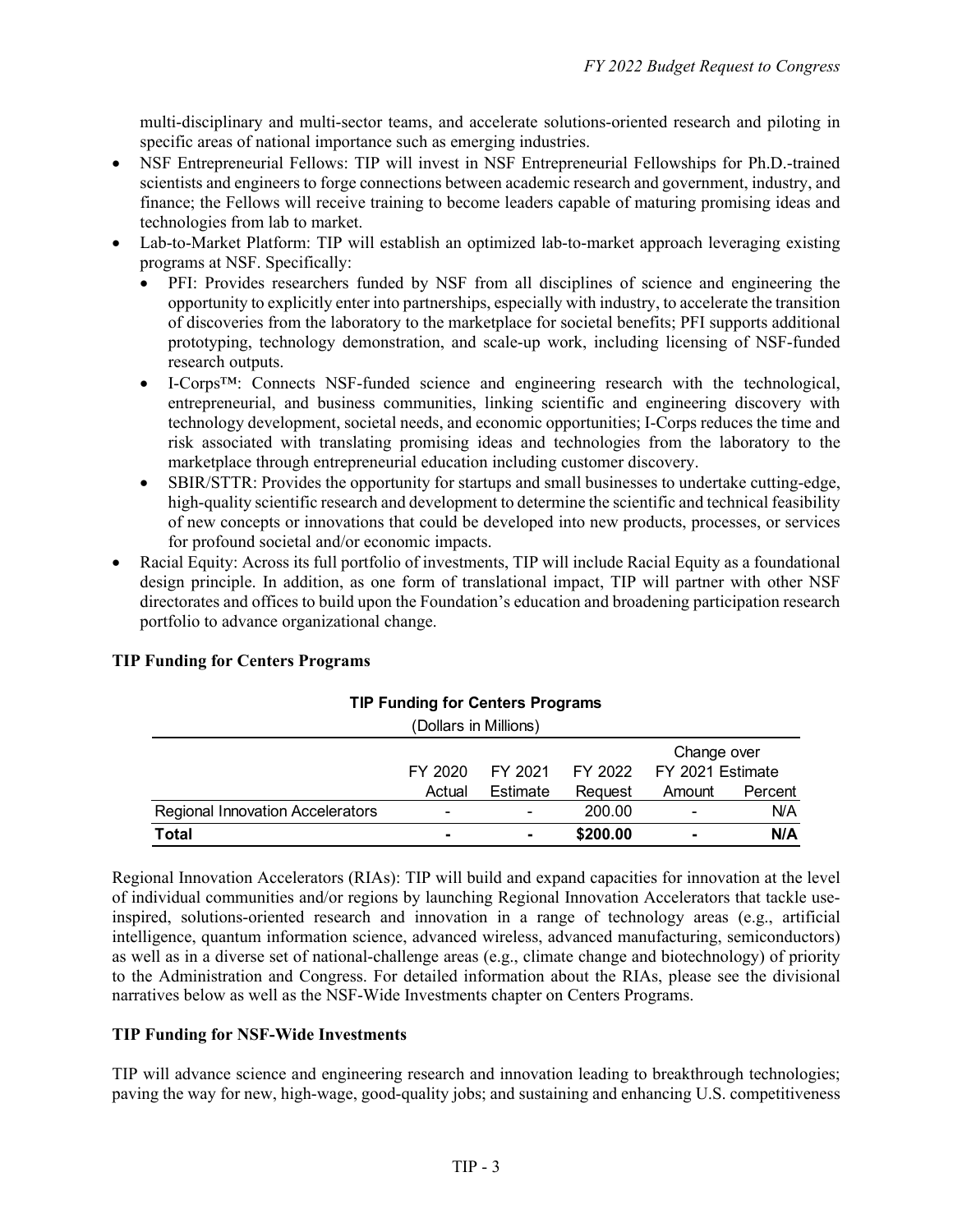on a global stage for decades to come. TIP funding in NSF-wide investments corresponding to emerging industries are shown in the table below.

|                                     | FY 2020 | FY 2021  | FY 2022 |
|-------------------------------------|---------|----------|---------|
| Area of Investment <sup>2,3</sup>   | Actual  | Estimate | Request |
| <b>Advanced Manufacturing</b>       | \$26.58 | \$24.63  | \$54.63 |
| Advanced Wireless Research          | 0.60    | 0.55     | 30.55   |
| Artificial Intelligence             | 67.66   | 61.55    | 121.55  |
| Biotechnology                       | 9.27    | 9.06     | 69.06   |
| Climate: Clean Energy Technology    | 48.47   | 52.47    | 52.47   |
| Microelectronics and Semiconductors | 17.71   | 20.23    | 50.23   |
| <b>Quantum Information Science</b>  | 15.47   | 18.42    | 48.42   |

### **TIP Funding for NSF-Wide Investments1** (Dollars in Millions)

 $1$  FY 2020 and FY 2021 funding is adjusted for comparability to reflect the movement of activities to TIP in FY 2022.

 $^{\text{2}}$  NSF-Wide investments may have funding overlap and thus should not be summed.

 $^3$  This table reflects this directorate's support for selected areas of investment. In other directorate narratives, areas of investment displayed in this table may differ and thus should not be summed across narratives.

### **Program Monitoring and Evaluation**

The Performance and Management chapter provides details regarding the periodic reviews of programs and portfolios by external Committees of Visitors and directorate Advisory Committees. Please see this chapter for additional information.

### **People Involved in TIP Activities**

| Number of People Involved in TIP Activities |          |           |          |          |  |  |  |  |
|---------------------------------------------|----------|-----------|----------|----------|--|--|--|--|
|                                             |          | FY 2020   |          |          |  |  |  |  |
|                                             | FY 2020  | CARES Act |          |          |  |  |  |  |
|                                             | Actual   | Actual    | FY 2021  | FY 2022  |  |  |  |  |
|                                             | Estimate | Estimate  | Estimate | Estimate |  |  |  |  |
| <b>Senior Researchers</b>                   | 2,486    | 33        | 2,600    | 5,800    |  |  |  |  |
| <b>Other Professionals</b>                  | 1.331    | 25        | 1,400    | 3,000    |  |  |  |  |
| Postdoctoral Associates                     | 130      |           | 140      | 700      |  |  |  |  |
| <b>Graduate Students</b>                    | 286      | 4         | 300      | 3,600    |  |  |  |  |
| Undergraduate Students                      | 174      | 9         | 180      | 3,000    |  |  |  |  |
| <b>Total Number of People</b>               | 4,407    | 71        | 4,620    | 16,100   |  |  |  |  |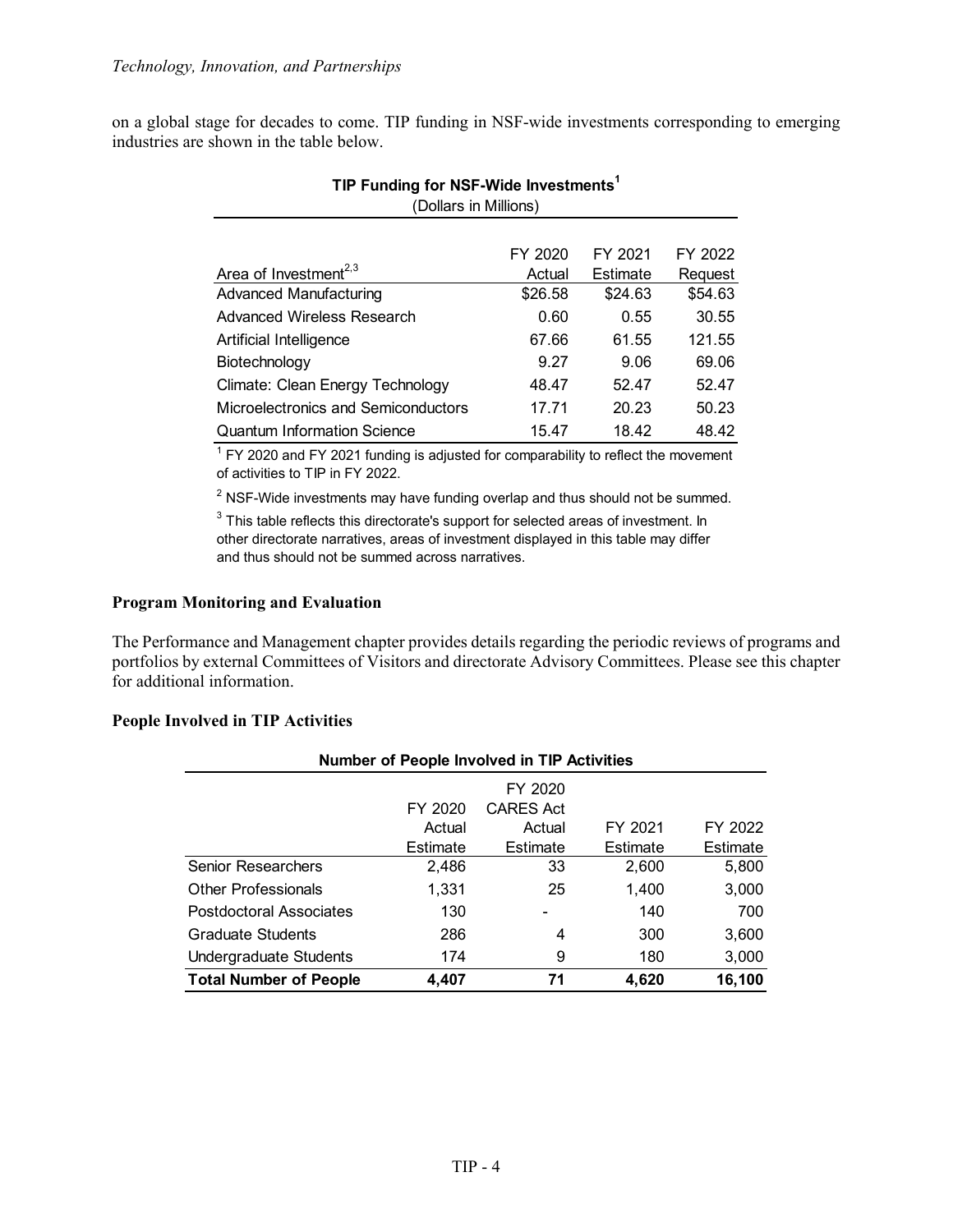### **DIVISION OF INNOVATION ECOSYSTEMS (IE) \$335,000,000**

**+\$225,000,000 / 204.5%**

| IE Funding                              |                |          |          |                  |         |  |  |  |
|-----------------------------------------|----------------|----------|----------|------------------|---------|--|--|--|
| (Dollars in Millions)                   |                |          |          |                  |         |  |  |  |
|                                         |                |          |          | Change over      |         |  |  |  |
|                                         | FY 2020        | FY 2021  | FY 2022  | FY 2021 Estimate |         |  |  |  |
|                                         | Actual         | Estimate | Request  | Amount           | Percent |  |  |  |
| <b>Total</b>                            | \$98.18        | \$110.00 | \$335.00 | \$225.00         | 204.5%  |  |  |  |
| <b>Research</b>                         | 98.18          | 110.00   | 325.00   | 215.00           | 195.5%  |  |  |  |
| Convergence Accelerator                 | 60.23          | 70.00    | 70.00    |                  |         |  |  |  |
| Centers Funding (Total)                 |                | ۰        | 150.00   | 150.00           | N/A     |  |  |  |
| Regional Innovation Accelerators (RIAs) | $\blacksquare$ | ۰        | 150.00   | 150.00           | N/A     |  |  |  |
| <b>Education</b>                        |                |          | 10.00    | 10.00            | N/A     |  |  |  |

 $^1$  FY 2020 and FY 2021 funding is adjusted for comparability to reflect the movement of activities to TIP in FY 2022.[

### **About IE**

IE investments will build and strengthen the U.S. innovation ecosystem, engaging a broad, diverse set of individuals and organizations in the Nation's research, innovation, and education enterprise, and accelerating use-inspired, solutions-oriented efforts that will result in breakthrough technologies and enhance U.S. competitiveness and security. IE investments will bring together teams of researchers, practitioners, and users, catalyzing iterative co-design/co-creation, leading to game-changing technologies and solutions, and paving the way for new, high-wage, good-quality jobs.

Among its investments, IE supports efforts to enable NSF to accelerate use-inspired, convergent research in areas aligned with Administration and Congressional priorities. For example, the CA leverages foundational advances by other NSF directorates and offices, nurtures multi-disciplinary and multi-sector teams, and accelerates solutions-oriented research and piloting of new technologies in specific areas of national importance such as emerging industries. Likewise, in collaboration with all NSF directorates and offices, the RIAs will cultivate new innovation ecosystems at the scale of individual communities and/or regions throughout the U.S., advancing use-inspired, solution-oriented research and innovation in a range of technology areas (e.g., artificial intelligence, quantum information science, advanced wireless, advanced manufacturing, semiconductors) as well as in a diverse set of national-challenge spaces of priority to the Administration and Congress (e.g., biotechnology and climate change). The RIAs will bring together multiple disciplines, organizations, and sectors by balancing technical and geographic (i.e., local and regional challenges, capabilities, and perspectives) innovation; incentivizing partnerships between NSF, academia, industry, nonprofits, state and local governments, and venture capital; and serving as hubs for NSF's broader portfolios in their respective areas of focus.

IE also supports entrepreneurial education through the I-Corps™ program, which is moved from ENG to TIP, as well as through NSF Entrepreneurial Fellowships. I-Corps™ connects NSF-funded science and engineering research with the technological, entrepreneurial, and business communities, addressing the skill and knowledge gap associated with the transformation of basic research into deep technology ventures. In particular, I-Corps™ reduces the time and risk associated with translating promising ideas and technologies from the laboratory to the marketplace through entrepreneurial education including customer discovery. The NSF Entrepreneurial Fellowships will embed Ph.D.-trained scientists and engineers in leading research environments that will develop the Fellows into leaders capable of maturing promising ideas and technologies from lab to market.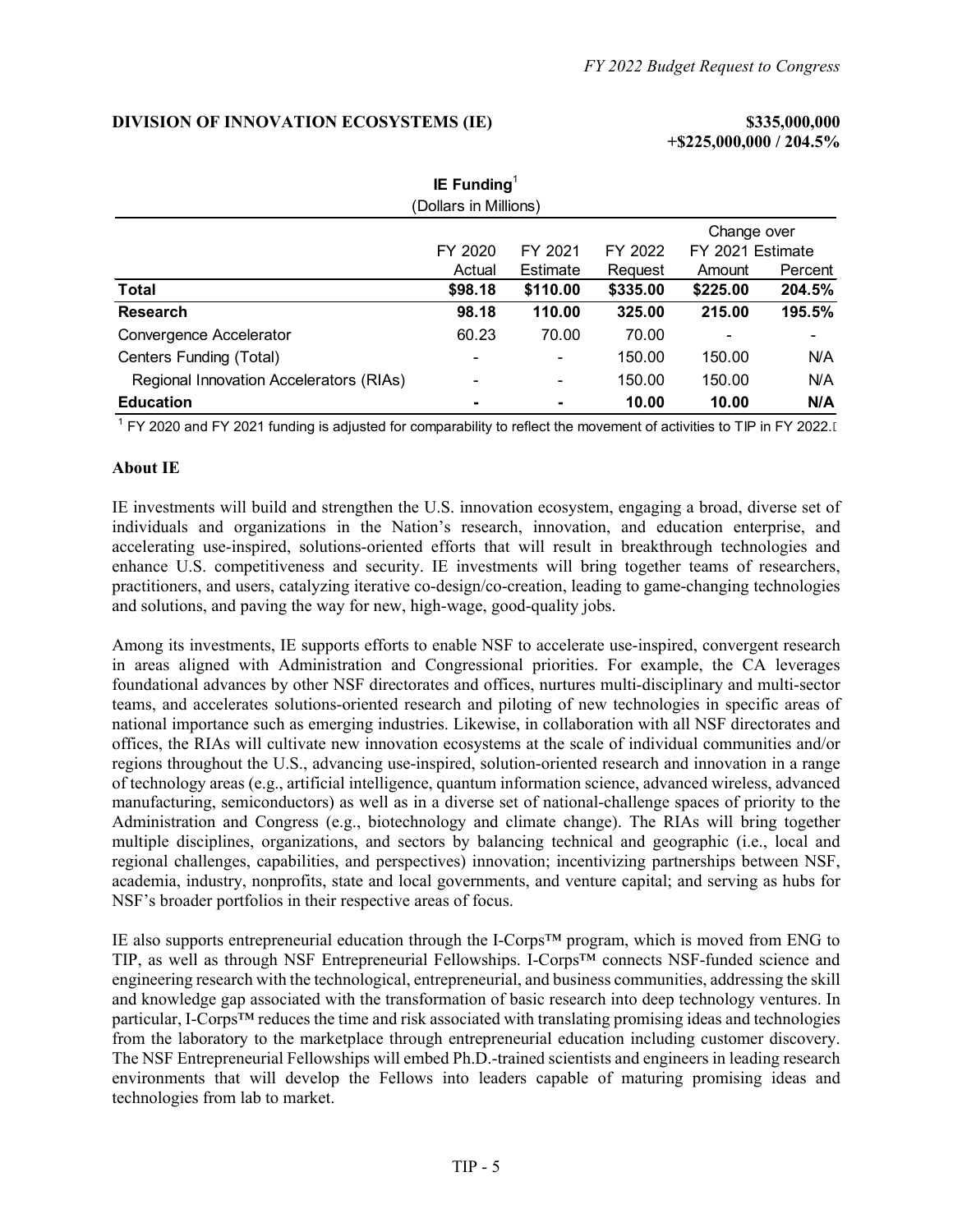### **PARTNERSHIPS OFFICE (PO) \$50,000,000**

| <b>PO Funding</b>     |         |          |         |                  |         |  |
|-----------------------|---------|----------|---------|------------------|---------|--|
| (Dollars in Millions) |         |          |         |                  |         |  |
| Change over           |         |          |         |                  |         |  |
|                       | FY 2020 | FY 2021  | FY 2022 | FY 2021 Estimate |         |  |
|                       | Actual  | Estimate | Request | Amount           | Percent |  |
| Total                 | -       | ۰        | \$50.00 | \$50.00          | N/A     |  |
| <b>Research</b>       |         |          | 50.00   | 50.00            | N/A     |  |

### **About PO**

To further enable NSF investments in research, innovation, and education, the PO will serve as a central resource to catalyze and scale public and private partnerships agency-wide. Specifically, the PO will provide expertise and support to build partnerships, along with co-funding to strategically advance highimpact relationships that will deepen and advance NSF's mission across all areas of science, engineering, and education. The PO will help these partnerships expand the reach of, and exponentially increase the return on, NSF's investments across all of its directorates and offices.

NSF's partnerships unite broad and diverse communities and coalitions in the pursuit of discovery and innovation by leveraging the individual and unique experiences and strengths of government, industry, academia, philanthropy, civil society, and investors to motivate the understanding of research problems and iteratively pilot research-based solutions through co-design. In addition to advancing the Nation's research enterprise, PO-facilitated partnerships will nurture STEM talent by focusing on the engagement of populations long underrepresented in STEM, along with broad organizational changes (e.g., at institutions of higher education) and the inclusion of diverse institution types such as minority-serving institutions. Through these partnerships, the PO will also advance testbeds and other infrastructure critical to furthering the research and education enterprise.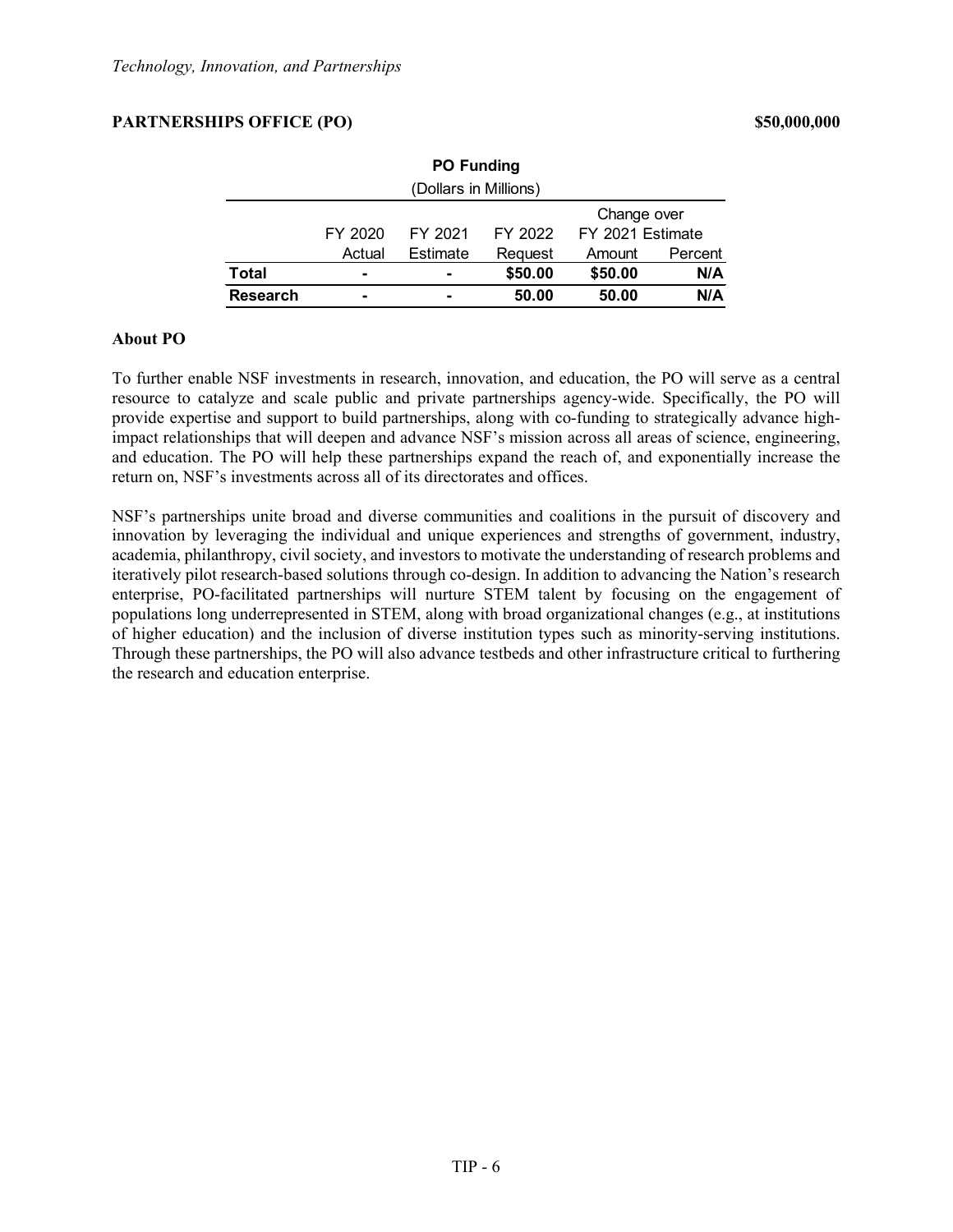### Amount Percent **Total - - \$150.00 \$150.00 N/A Research - - 140.00 140.00 N/A** Centers Funding (Total) **Centers Funding (Total) -**  $-$  50.00 50.00 N/A Regional Innovation Accelerators (RIAs) - - 50.00 50.00 N/A **Education - - 10.00 10.00 N/A TF Funding** (Dollars in Millions) FY 2020 Actual FY 2021 Estimate FY 2022 Request Change over FY 2021 Estimate

### **About TF**

TF will partner with the other divisions and PO of TIP as well as with other NSF directorates and offices to identify and accelerate the translational impacts of NSF-funded research, with a particular focus on the innovative technologies that will address national and societal challenges as well as enhance U.S. competitiveness and security. TF will promote sustainable partnerships spanning government, academia, industry, philanthropy, civil society, and investors to foster game-changing technologies and solutions, along with new, high-wage, good-quality jobs.

Along with the IE division, and in collaboration with all NSF directorates and offices, TF will cultivate new innovation ecosystems at the scale of individual communities and/or regions throughout the U.S. by launching a set of RIAs. The RIAs will advance use-inspired, solutions-oriented research and innovation in a range of technology areas (e.g., artificial intelligence, quantum information science, advanced wireless, advanced manufacturing, semiconductors) as well as in a diverse set of national-challenge areas of priority to the Administration and Congress (e.g., climate change and biotechnology).

TF will also invest in NSF Entrepreneurial Fellowships to embed Ph.D.-trained scientists and engineers in leading research and innovation environments that will develop the Fellows into leaders capable of maturing promising ideas and technologies from lab to market.

## **DIVISION OF TECHNOLOGY FRONTIERS (TF) \$150,000,000**